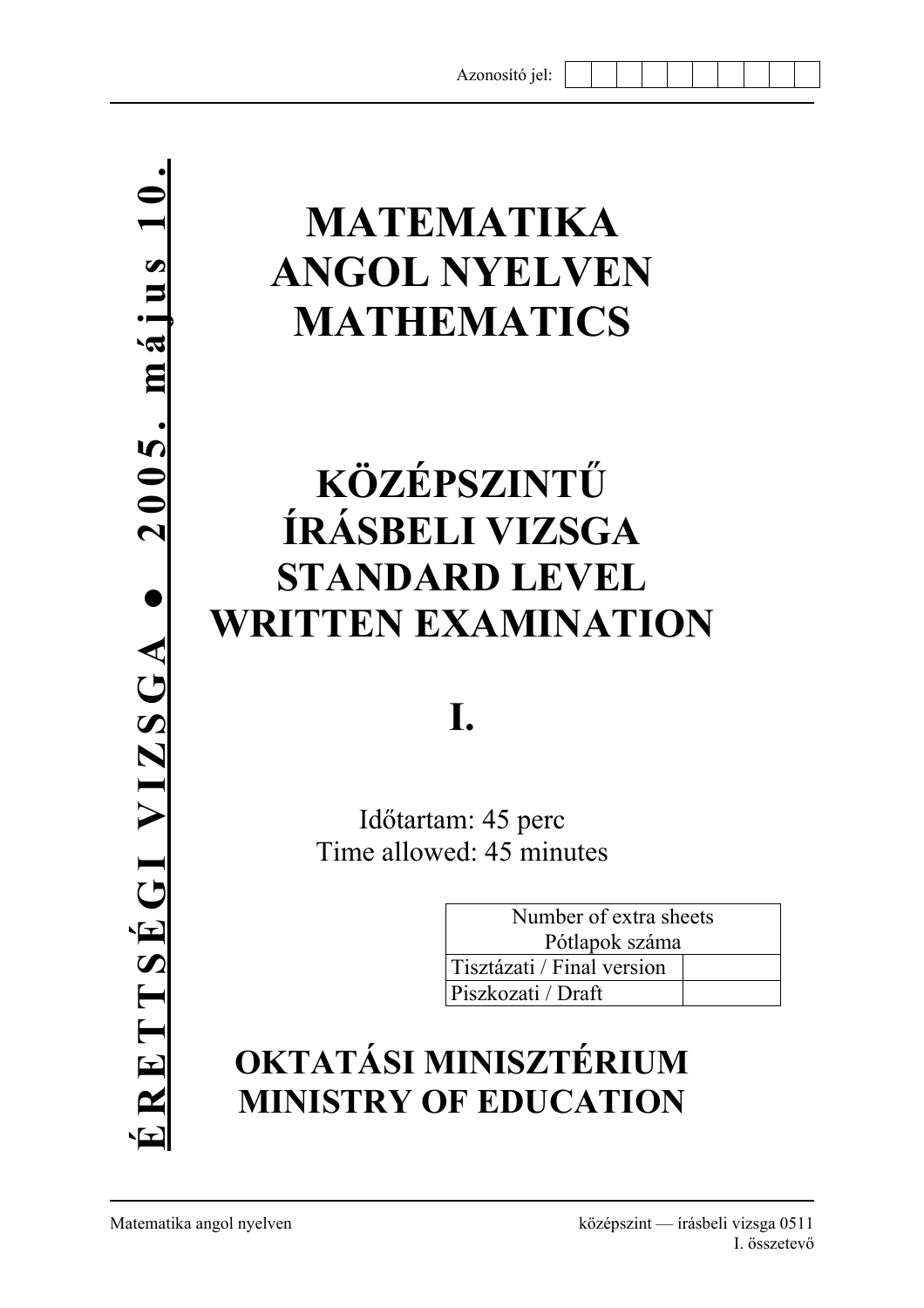### **Instructions to candidates**

- The time allowed for this examination paper is 45 minutes. When that time is over, you will have to stop working.
- You may solve the problems in any order.
- In solving the problems, you are allowed to use a calculator that cannot store and display verbal information. You are also allowed to use four-digit data tables. The use of any other electronic devices or printed material is forbidden!
- **Write the final answers in the appropriate frames.** You are not required to write down details of the solutions, except where you are instructed by the problem to do so.
- Write in pen. Diagrams are also allowed to be drawn in pencil. If you cancel any solution or part of a solution by crossing it over, it will not be assessed.
- Only one solution to each problem will be assessed.
- Please do not write anything in the grey rectangles!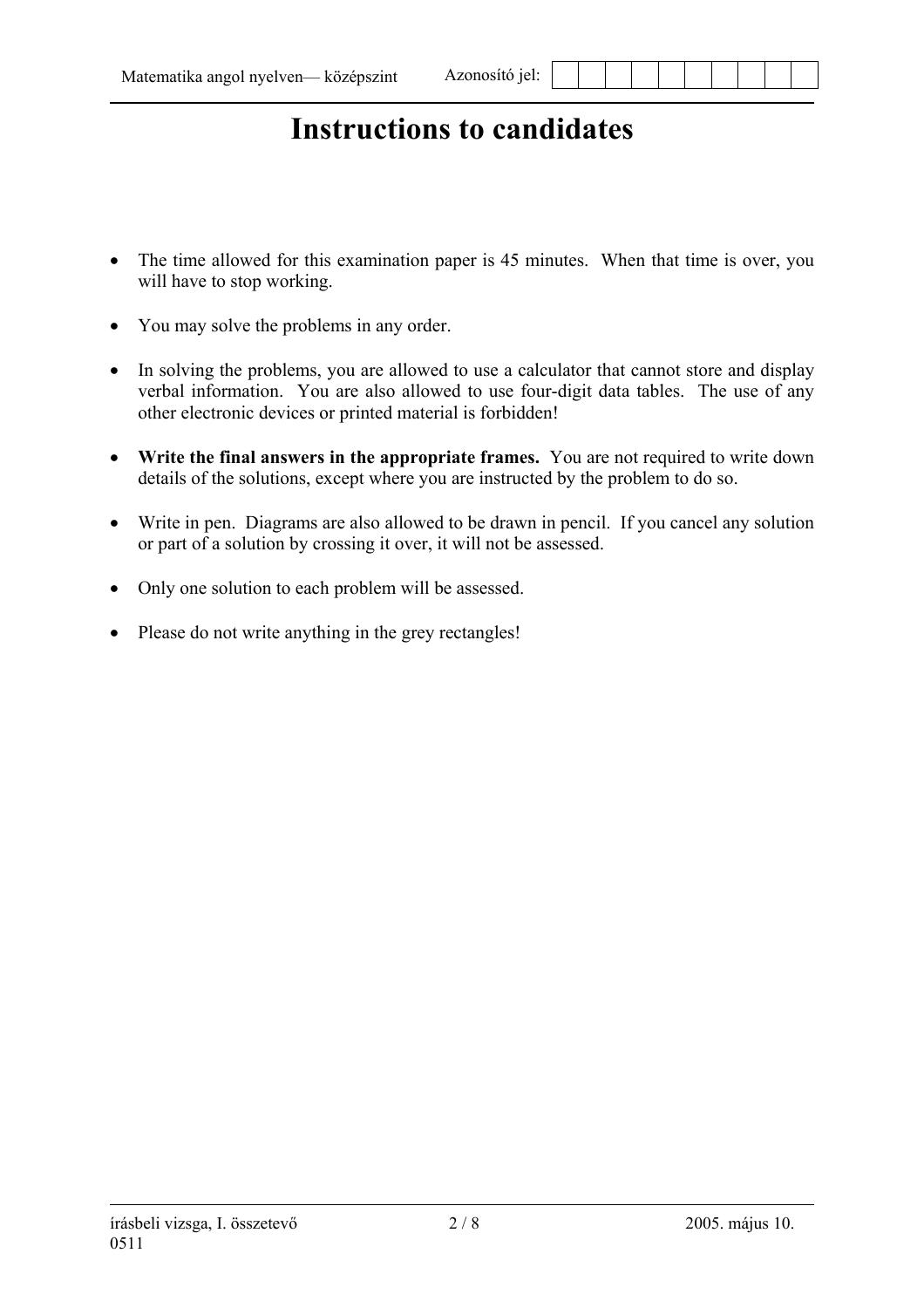**1.** Two points,  $A\left(-4; \frac{1}{2}\right)$ J  $\left(-4;\frac{1}{2}\right)$  $\setminus$  $A\left(-4;\frac{1}{2}\right)$  and  $B\left(1;\frac{3}{2}\right)$ J  $\left(1;\frac{3}{2}\right)$  $\setminus$ ſ 2  $B\left(1;\frac{3}{2}\right)$  are given in the plane. Find the coordinates of the midpoint of the line segment *AB*.

| The coordinates of the midpoint: | 2 points |  |
|----------------------------------|----------|--|
|----------------------------------|----------|--|

**2.** The graph of a function whose domain is the interval  $[-2, 2]$  is shown in the diagram below. Select the correct assignment rule of the function out of the ones listed.



**3.** Determine the range of the function given in question **2** defined on the interval [–2; 2].

| The range:<br>3 points |
|------------------------|
|------------------------|

- **4.** Decide whether each of the following statements is true or false.
	- **A:** The centre of the circumscribed circle of a triangle always lies on one of the medians of the triangle.
	- **B:** A quadrilateral may have an interior angle greater than 180°.
	- **C:** Every trapezium is a parallelogram.

|    | 1 point |  |
|----|---------|--|
| B: | 1 point |  |
|    | 1 point |  |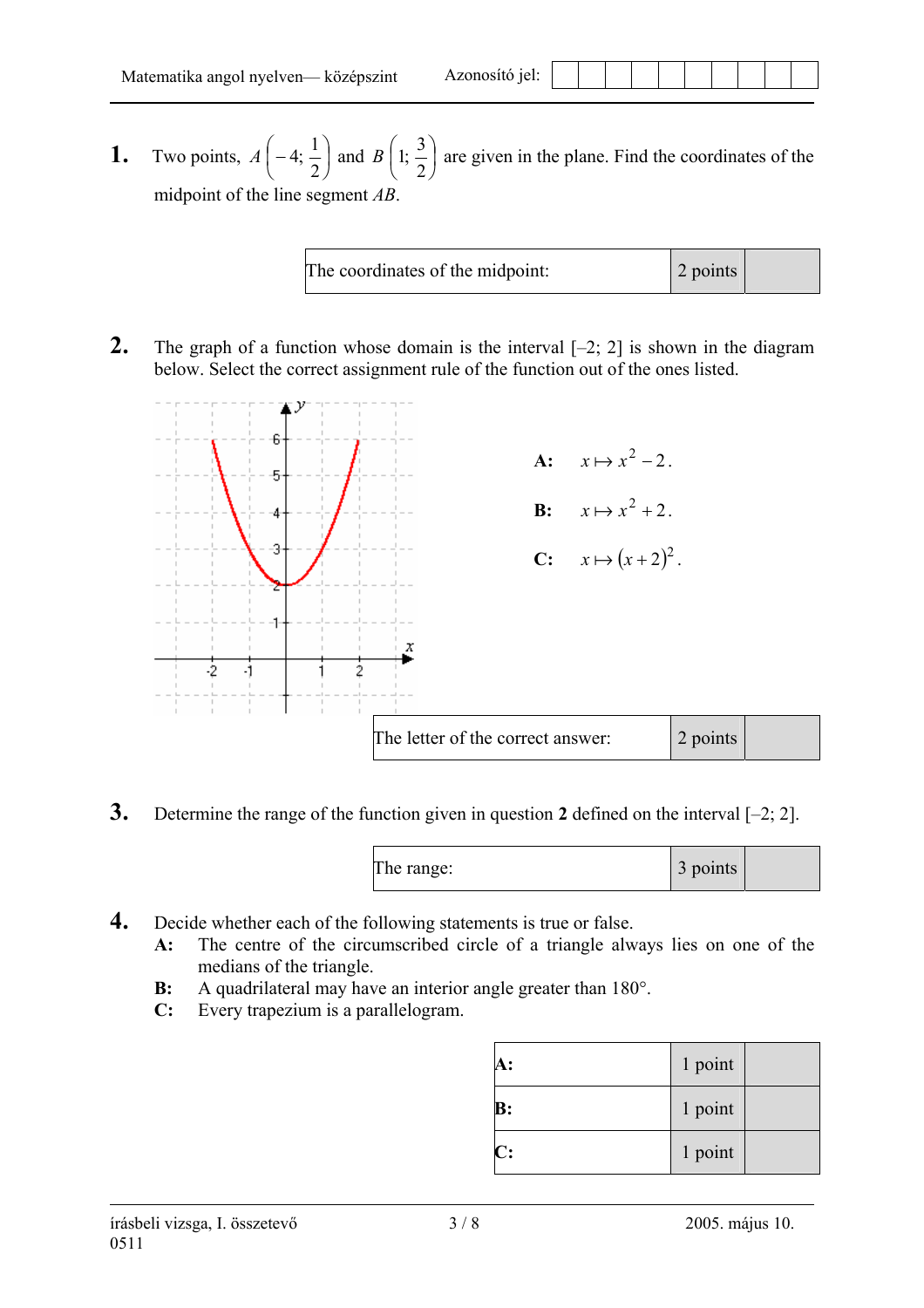**5.** The radius of a circle is 4, its centre is the point  $(-3, 5)$ . Find the equation of the circle.

| The equation of the circle: | 2 points |  |
|-----------------------------|----------|--|
|-----------------------------|----------|--|

**6.** 150 raffle tickets were sold at a party. Agnes bought 21 of them. What is the probability of Agnes winning if only one prize is drawn? (Each ticket has the same chance of winning.)

| The probability of winning: | 2 points |  |
|-----------------------------|----------|--|
|-----------------------------|----------|--|

**7.** One of the legs of a right-angled triangle is 3 cm long, the angle opposite to it is 18.5°. How long is the other leg of the triangle? Make a sketch and justify your answer with calculations.

|                              | 2 points |  |
|------------------------------|----------|--|
| The length of the other leg: | 1 point  |  |

**8.** The first term of a geometric progression is 8, its common ratio is 2  $\frac{1}{2}$ . Calculate the fifth term of the progression.

| 2 points<br>The fifth term of the progression: |
|------------------------------------------------|
|------------------------------------------------|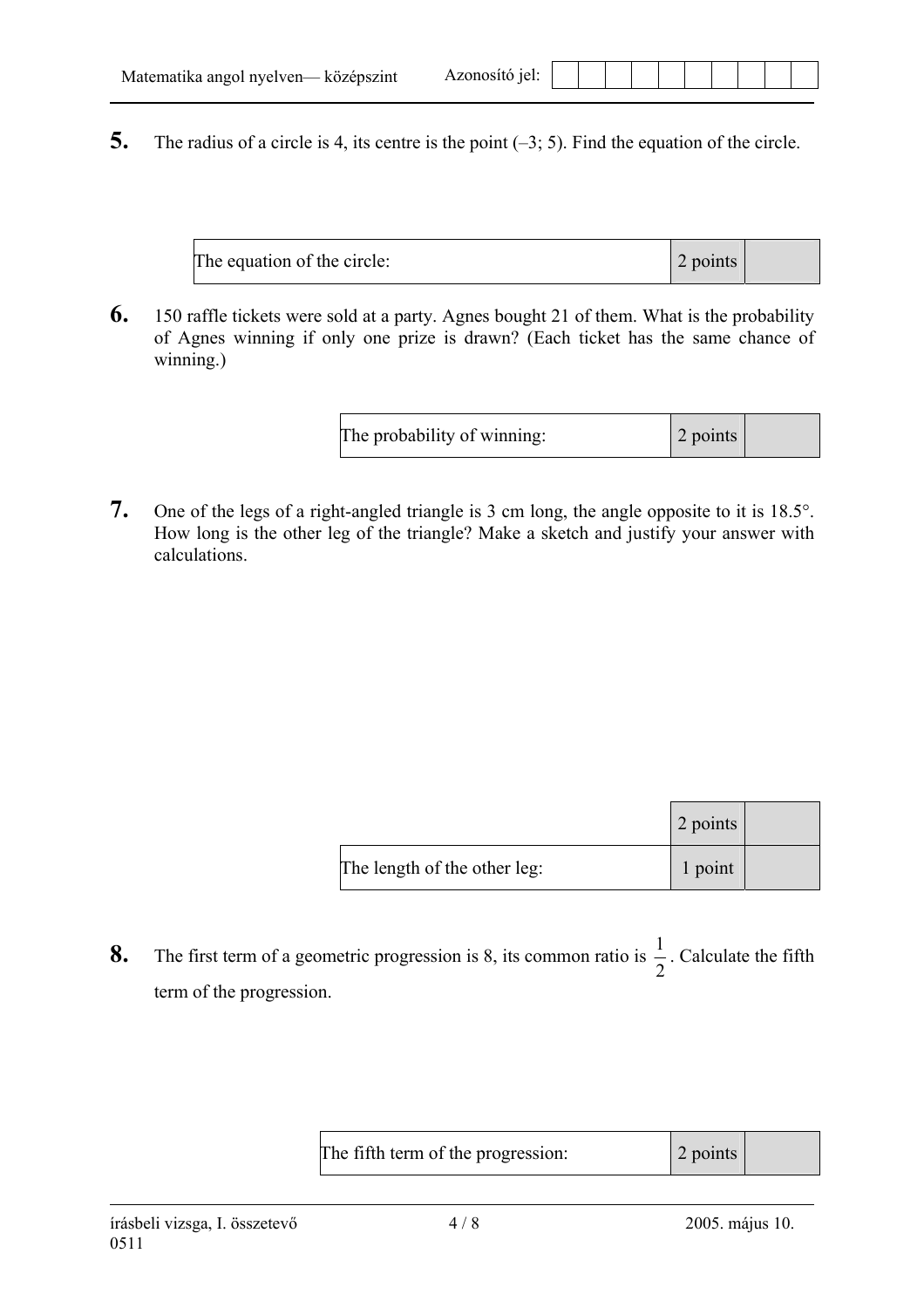**9.** There are 4 vertices in a graph. The numbers of edges leading from the individual vertices are 3; 2; 2; 1. How many edges does the graph have?



- **11.** Five out of the 22 students of a class are put in the first group for the oral Final Examinations.
	- **a)** In how many different ways is it possible to select the students for the first group randomly?

The examinations start by each of them giving their history presentation.

**b)** In how many orders can the 5 selected students give their history presentations?

| a  | 2 points |  |
|----|----------|--|
| IJ | 2 points |  |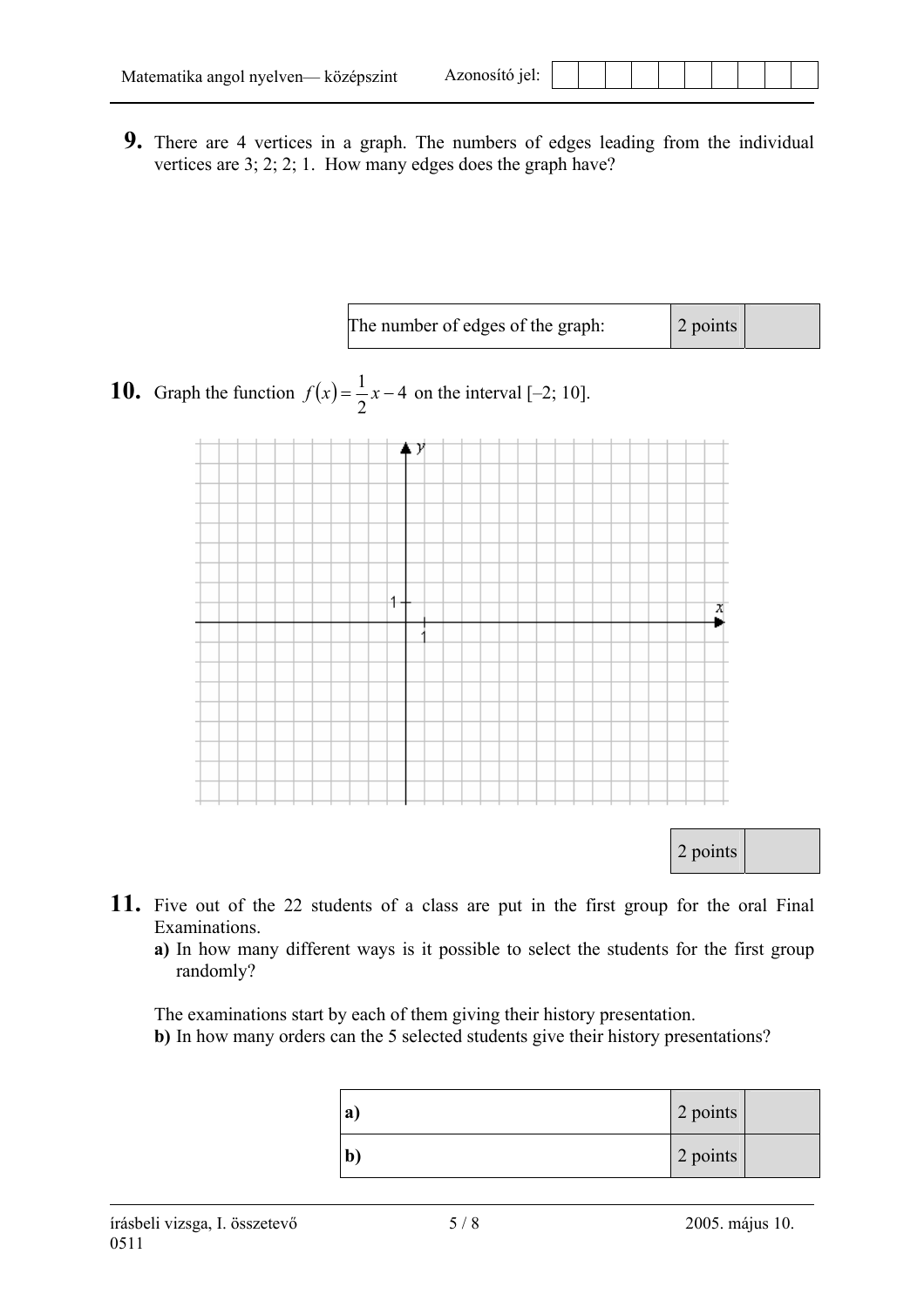| zonosító jel: |  |
|---------------|--|
|               |  |

**12.** The inner radius of a spherical ball is 13 cm. How many litres of air does this ball contain? Explain your answer.

|                                   | 2 points |  |
|-----------------------------------|----------|--|
| The ball contains  litres of air. | 1 point  |  |

**End of Paper I.**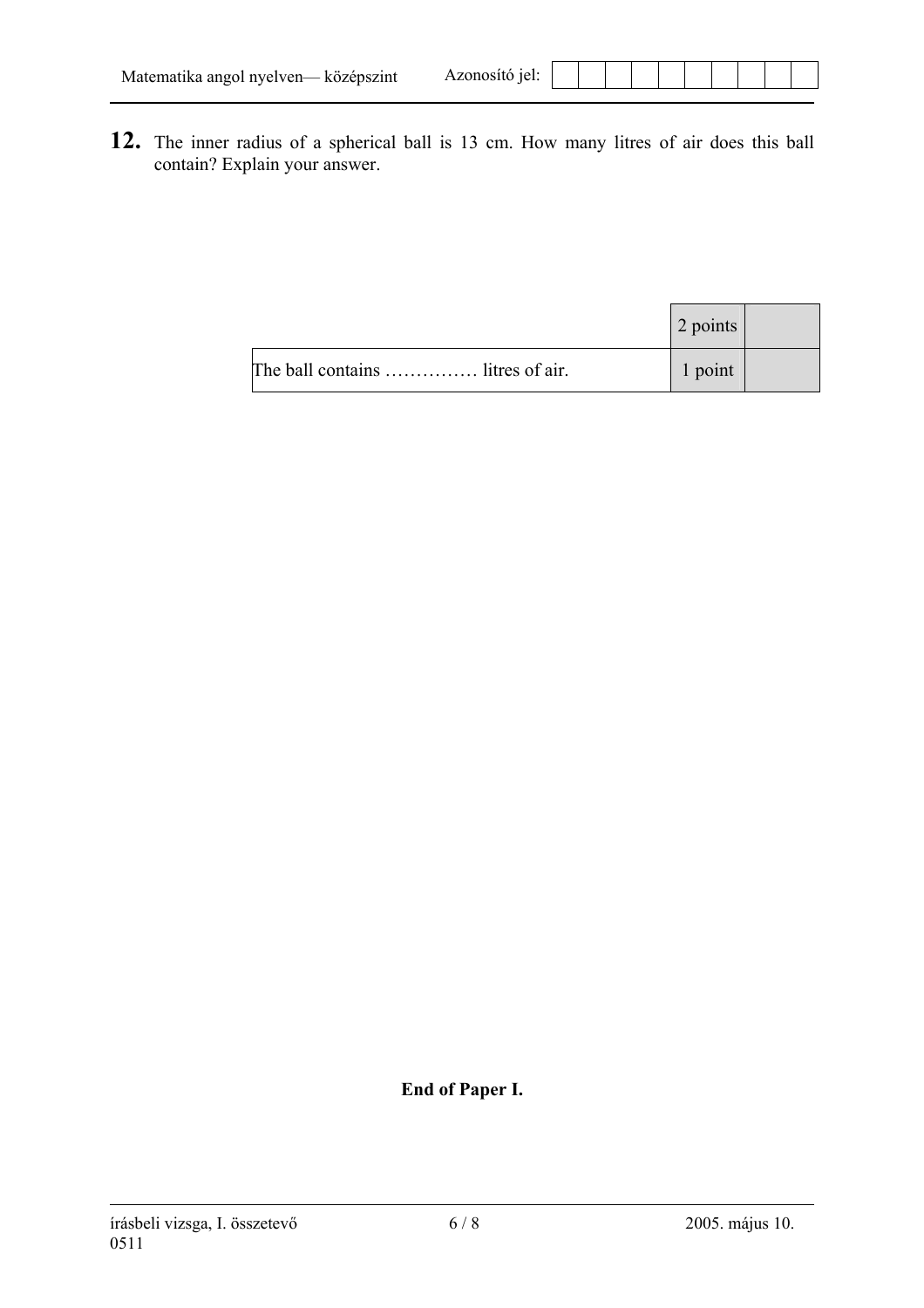| Matematika angol nyelven— középszint | $\mathfrak{t}$ Azonosító jel: $\vert \vert \vert \vert \vert \vert \vert \vert \vert \vert \vert \vert \vert \vert \vert \vert$ |  |  |  |  |  |
|--------------------------------------|---------------------------------------------------------------------------------------------------------------------------------|--|--|--|--|--|
|                                      |                                                                                                                                 |  |  |  |  |  |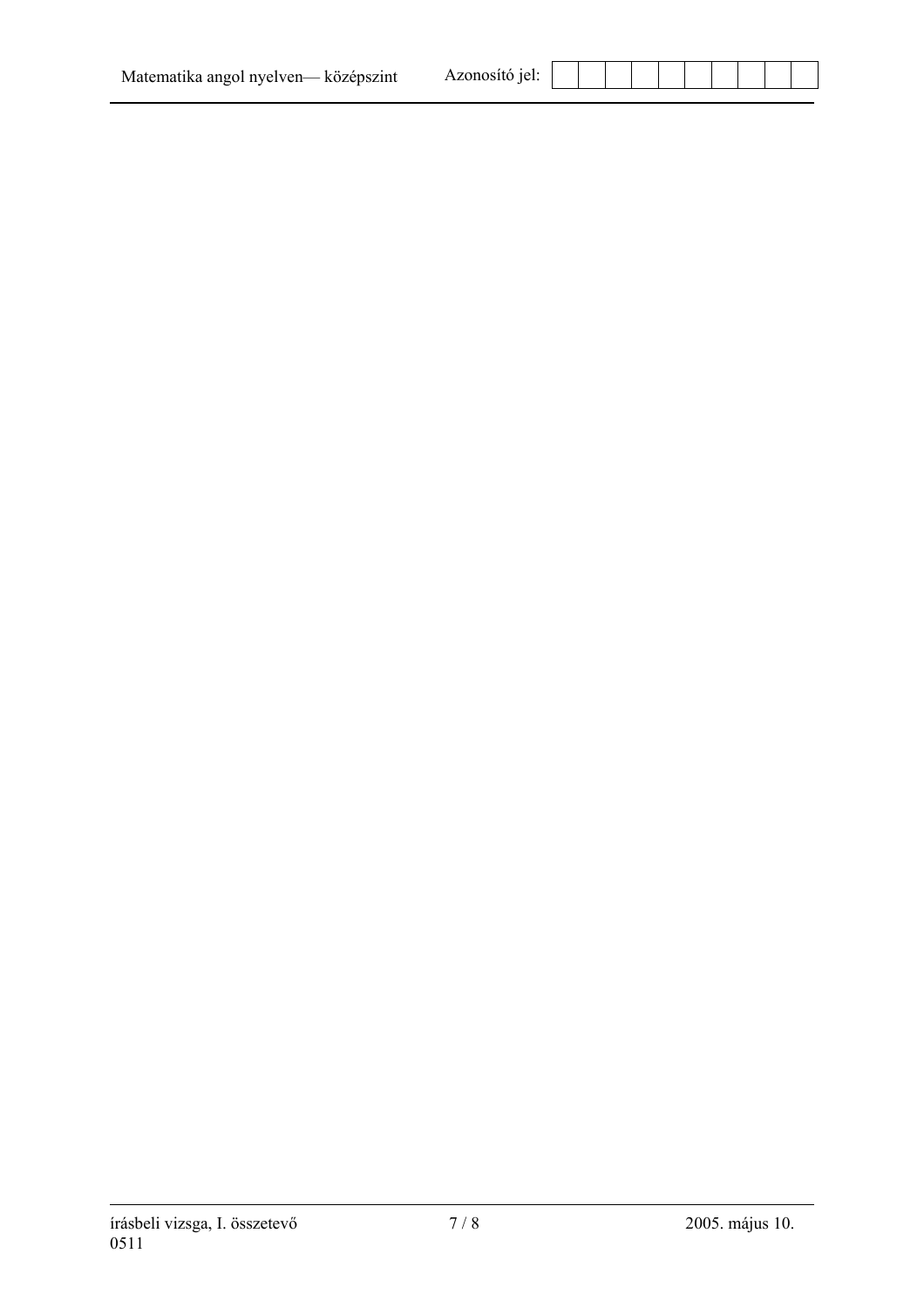| Matematika angol nyelven— középszint | Azonosító jel: |  |  |  |  |  |  |  |  |  |
|--------------------------------------|----------------|--|--|--|--|--|--|--|--|--|
|--------------------------------------|----------------|--|--|--|--|--|--|--|--|--|

|          |              | maximum        | score    |
|----------|--------------|----------------|----------|
|          |              | score          | attained |
|          | Problem 1.   | 2              |          |
|          | Problem 2.   | 2              |          |
|          | Problem 3.   | 3              |          |
|          | Problem 4.   | 3              |          |
|          | Problem 5.   | $\overline{2}$ |          |
|          | Problem 6.   | $\overline{2}$ |          |
| Paper I. | Problem 7.   | 3              |          |
|          | Problem 8.   | $\overline{2}$ |          |
|          | Problem 9.   | $\overline{2}$ |          |
|          | Problem 10.  | $\overline{2}$ |          |
|          | Problem 11.  | 4              |          |
|          | Problem 12.  | 3              |          |
|          | <b>TOTAL</b> | 30             |          |

teacher

|          | score     | score input for |
|----------|-----------|-----------------|
|          | attained  | program         |
|          | (elért    | (programba      |
|          | pontszám) | beírt pontszám) |
| Paper I  |           |                 |
| I. rész) |           |                 |

 $\mathcal{L}_\text{max} = \frac{1}{2} \sum_{i=1}^n \mathcal{L}_\text{max}(\mathbf{z}_i - \mathbf{z}_i)$ 

teacher (javító tanár)

registrar (jegyző)

Note:

1. Leave this table blank, and do not sign here if the candidate has started working on Paper II.

2. If the examination was interrupted during the candidate working on Paper I, or it was not continued with Paper II, fill out this table and sign.

(Megjegyzések:

1. Ha a vizsgázó a II. írásbeli összetevő megoldását elkezdte, akkor ez a táblázat és az aláírási rész üresen marad!

2. Ha a vizsga az I. összetevő teljesítése közben megszakad, illetve nem folytatódik a II. összetevővel, akkor ez a táblázat és az aláírási rész kitöltendő!)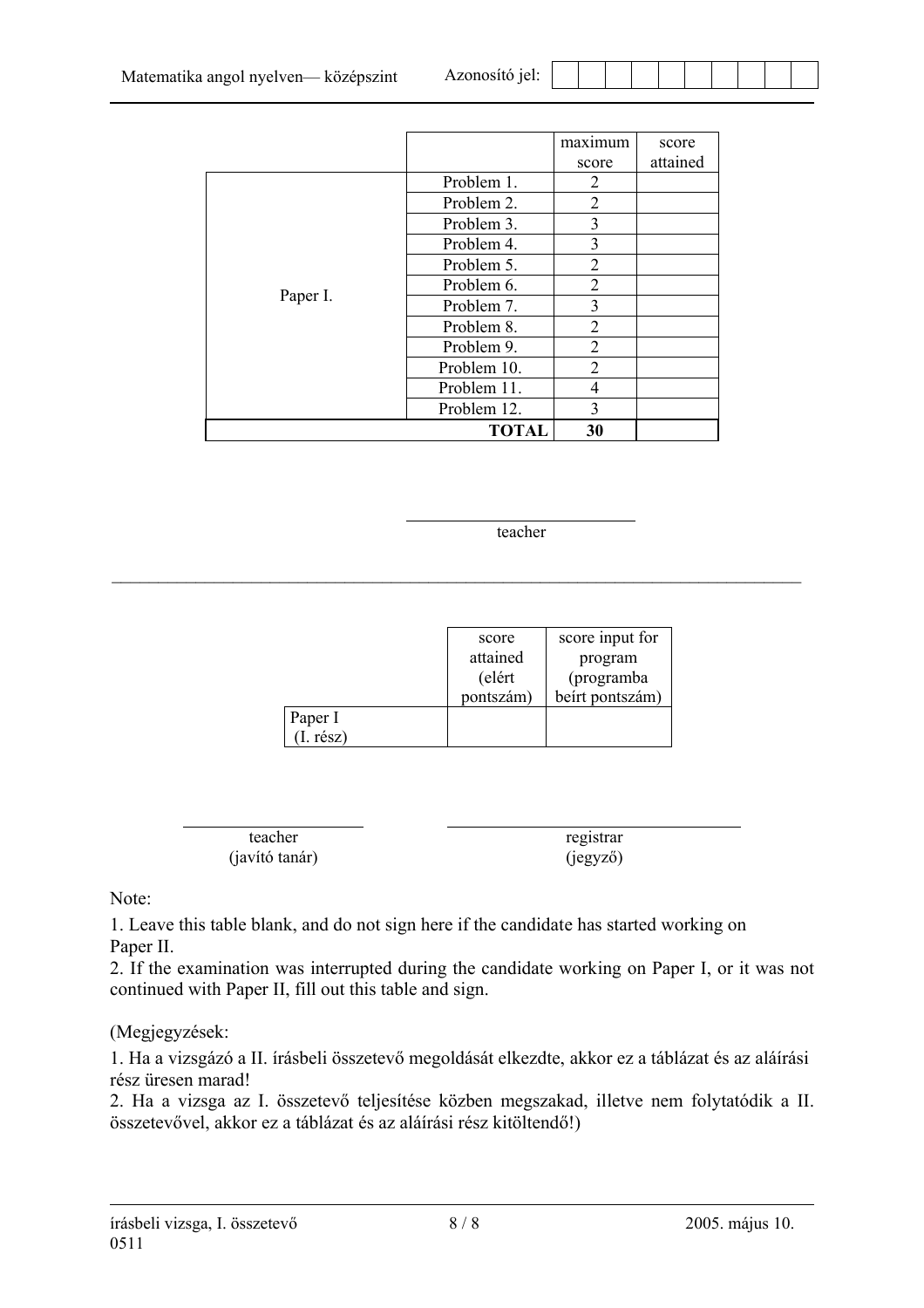| Azonosító jel: |  |
|----------------|--|
|----------------|--|

# **MATEMATIKA ANGOL NYELVEN MATHEMATICS**

# **KÖZÉPSZINTŰ ÍRÁSBELI VIZSGA STANDARD LEVEL WRITTEN EXAMINATION**

## **II.**

Időtartam: 135 perc Time allowed: 135 minutes

| Pótlapok száma / Number of extra sheets |  |  |  |  |  |  |
|-----------------------------------------|--|--|--|--|--|--|
| Tisztázati / Final version              |  |  |  |  |  |  |
| Piszkozati / Draft                      |  |  |  |  |  |  |

### **OKTATÁSI MINISZTÉRIUM MINISTRY OF EDUCATION**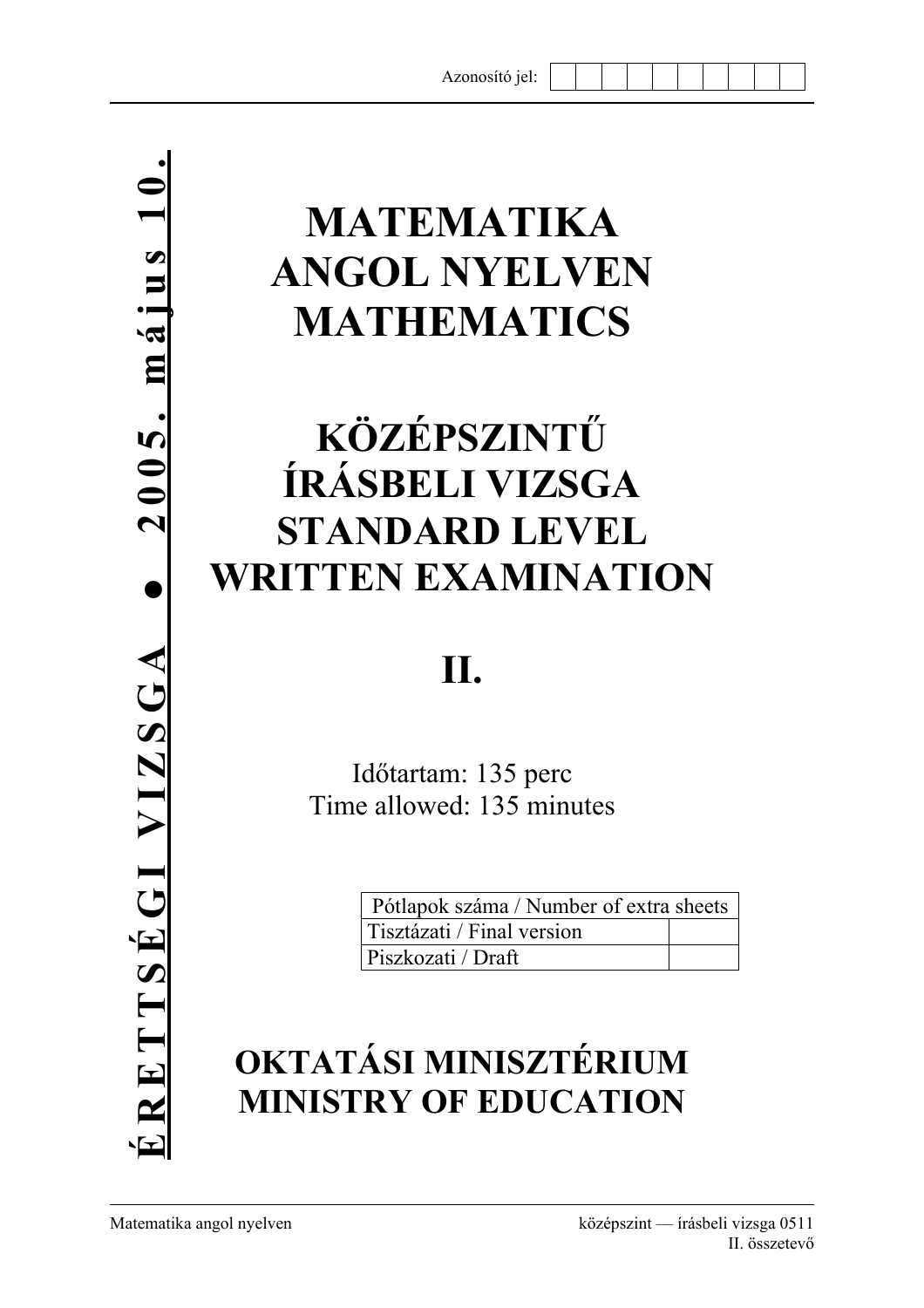### **Instructions to candidates**

- The time allowed for this examination paper is 135 minutes. When that time is over, you will have to stop working.
- You may solve the problems in any order.
- In part **B**, you are only required to solve two out of the three problems**. When you have finished the examination paper, write in the square below the number of the problem NOT selected.** *If it is not clear* for the teacher marking the paper which problem you do not want to be assessed, then problem 18 will not be assessed.



- In solving the problems, you are allowed to use a calculator that cannot store and display verbal information. You are also allowed to use four-digit data tables. The use of any other electronic devices or printed material is forbidden!
- Always write down the reasoning used in obtaining the answers, since a large part of the attainable points will be awarded for that.
- Make sure that the calculations of intermediate results are also possible to follow.
- In solving the problems, theorems studied and given a name in class (e.g. the Pythagorean theorem or the altitude theorem) do not need to be stated precisely. It is enough to refer to them by the name, *but their applicability needs to be briefly explained.*
- Always state the final result (the answer to the question of the problem) in words, too!
- Write in pen. Diagrams are also allowed to be drawn in pencil. If you cancel any solution or part of a solution by crossing it over, it will not be assessed.
- Only one solution to each problem will be assessed.
- Please do not write anything in the grey rectangles.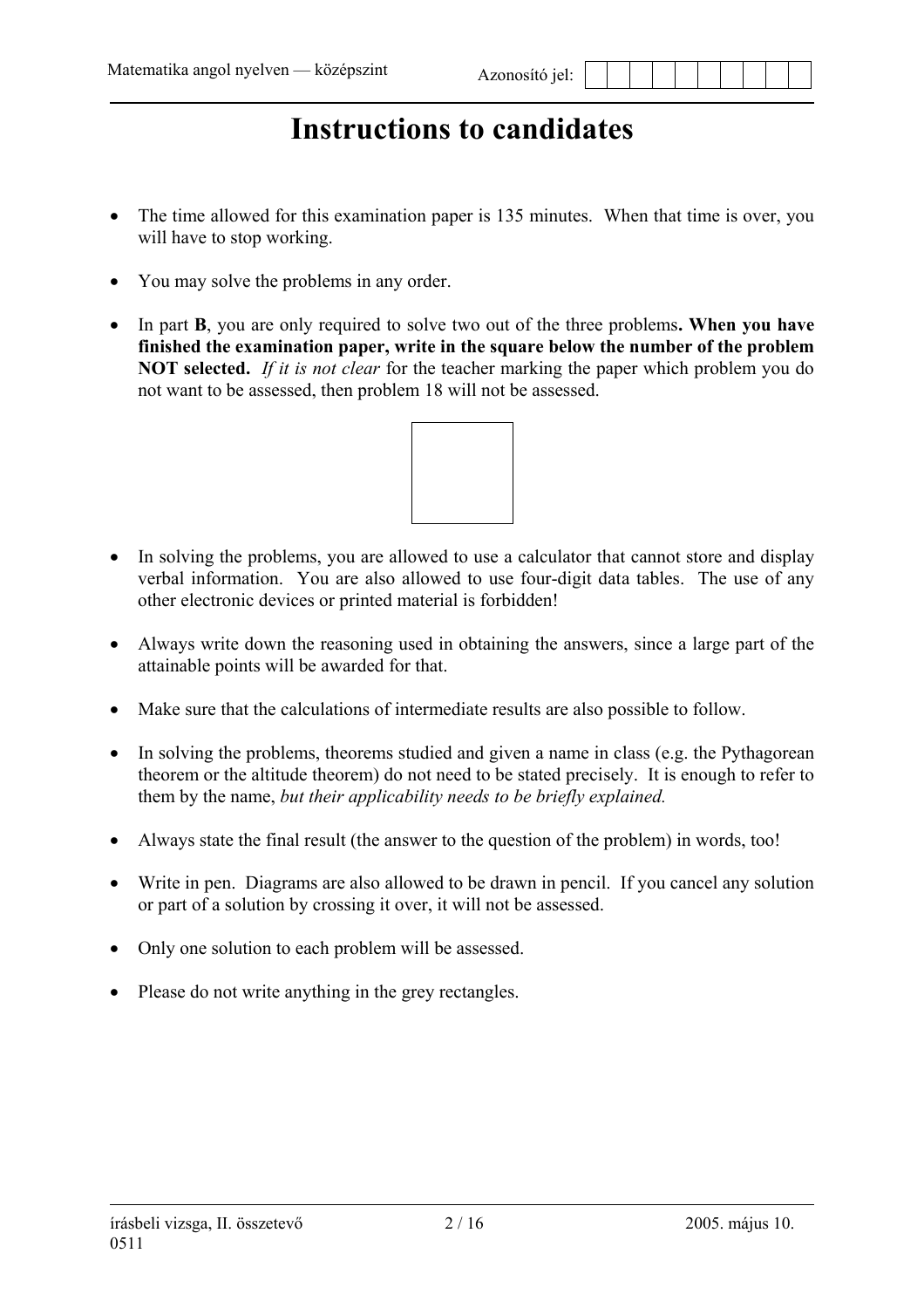#### **A**

**13.** Solve the following equation on the set of real numbers.  $\cos^2 x + 4\cos x = 3\sin^2 x$ .

12 points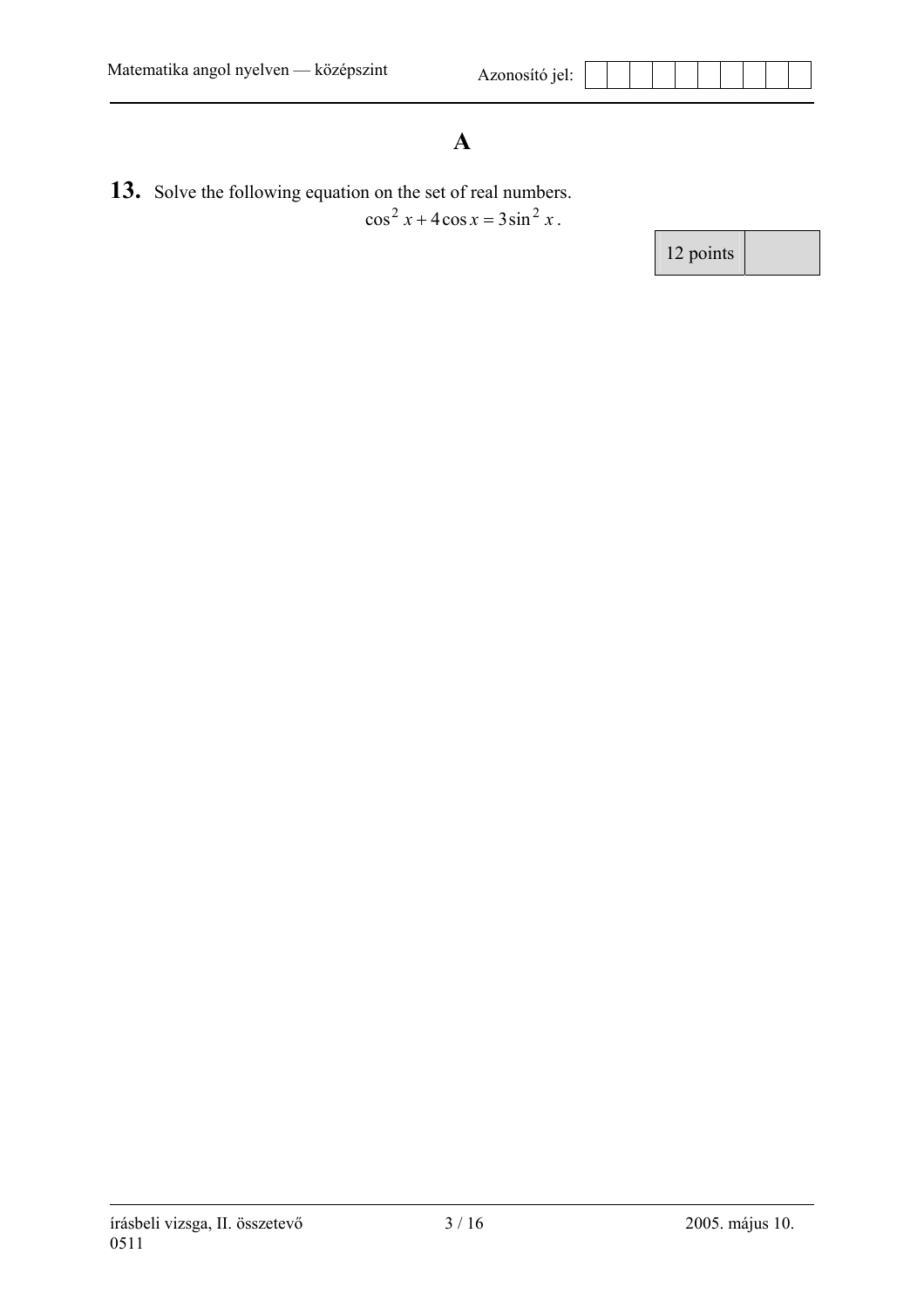**14.** The second term of an arithmetic progression is 17, and the third term is 21. **a)** Find the sum of the first 150 terms.

We have calculated the sum of the first 111 terms in this sequence, it is 25 863.

- **b**) Is it true that in whatever order the digits of 25 863 are written down, the number obtained will always be divisible by three? (Explain your answer.)
- **c)** Gábor wrote down the digits of 25 863 in a certain order and obtained a number divisible by four. What may be the digit in the tenths' place? (Explain your answer.)

| a)            | 5 points |  |
|---------------|----------|--|
| b)            | 3 points |  |
| $\mathbf{c})$ | 4 points |  |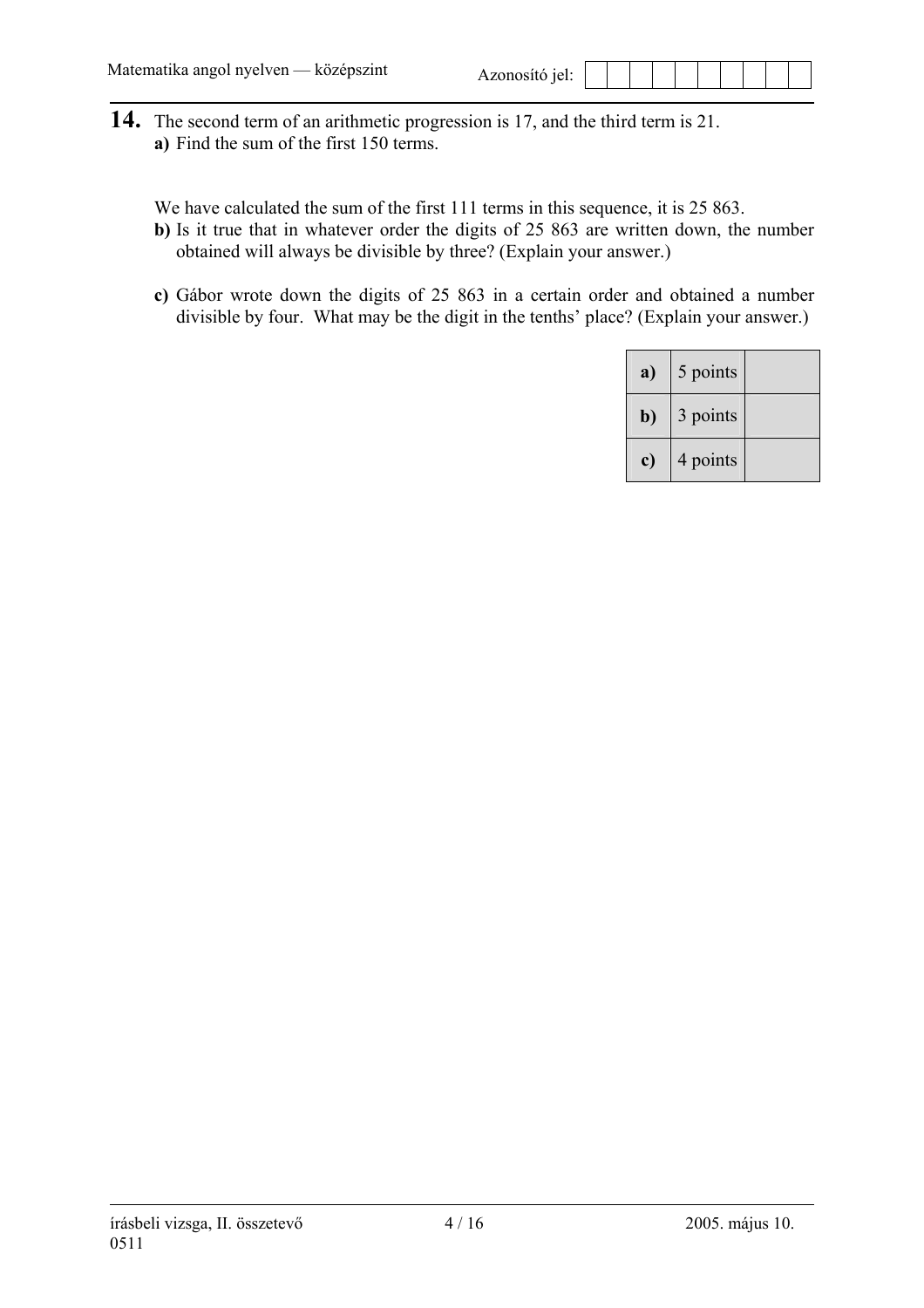| Matematika angol nyelven — középszint | Azonosító jel: |  |  |  |  |  |
|---------------------------------------|----------------|--|--|--|--|--|
|                                       |                |  |  |  |  |  |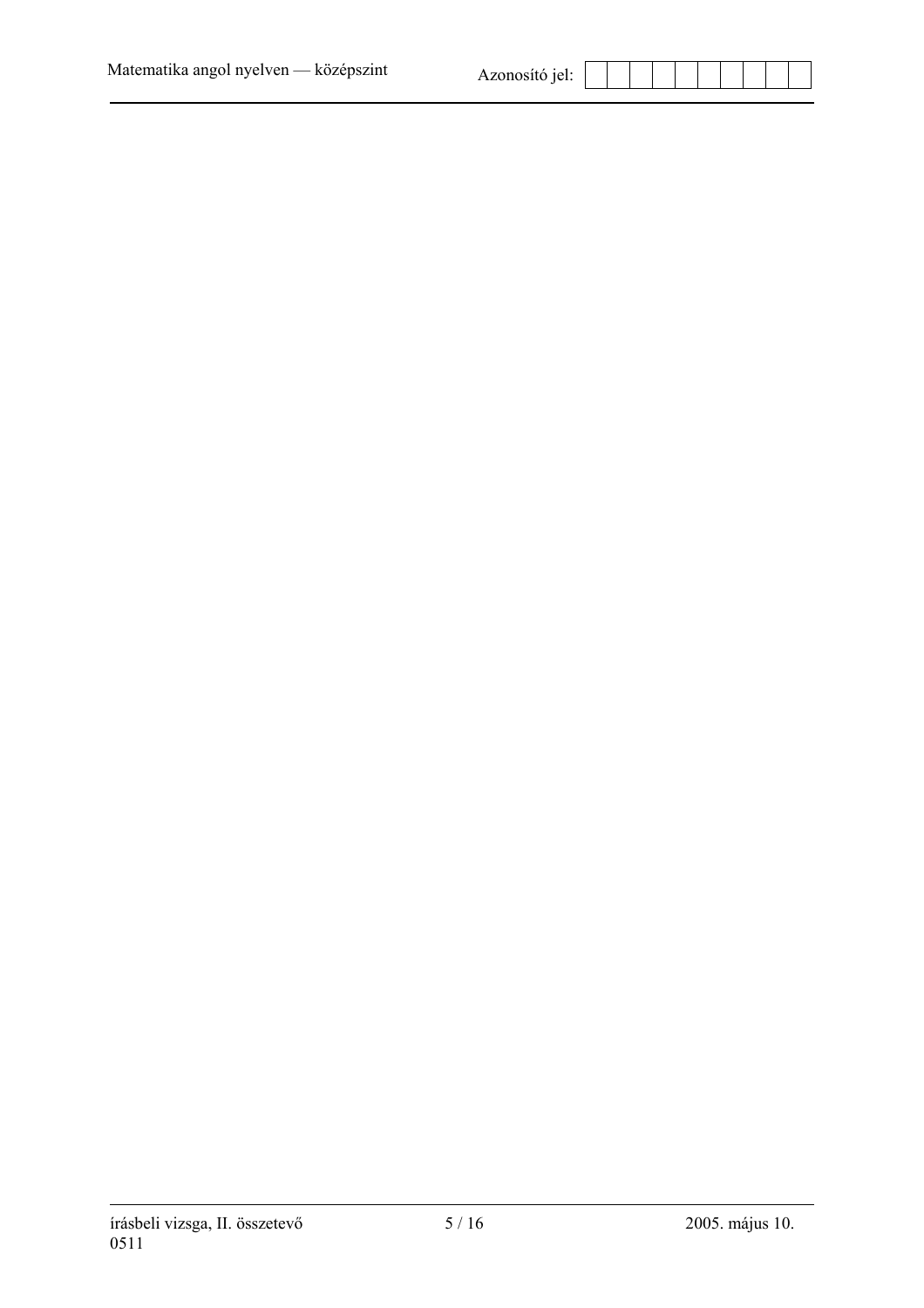| Score attained     | $00\,$ |  | υv | ັ | ັ |  |  |
|--------------------|--------|--|----|---|---|--|--|
| Number of students | -      |  |    |   |   |  |  |

- **a)** Find the average (arithmetic mean), the mode and the median of all the test scores.
- **b)** The test grades are awarded according to the following table:

| Score      | Grade        |
|------------|--------------|
| $80 - 100$ | excellent    |
| $60 - 79$  | good         |
| $40 - 59$  | satisfactory |
| $20 - 39$  | pass         |
| $0 - 19$   | fail         |

Use this information to fill out the table below:

| Grade              | excellent | 200d | satisfactory | pass | fail |
|--------------------|-----------|------|--------------|------|------|
| Number of students |           |      |              |      |      |

**c)** Draw a pie chart representing the distribution of the grades. Indicate the central angle corresponding to each sector.

| a)            | 5 points |  |
|---------------|----------|--|
| b)            | 2 points |  |
| $\mathbf{c})$ | 5 points |  |

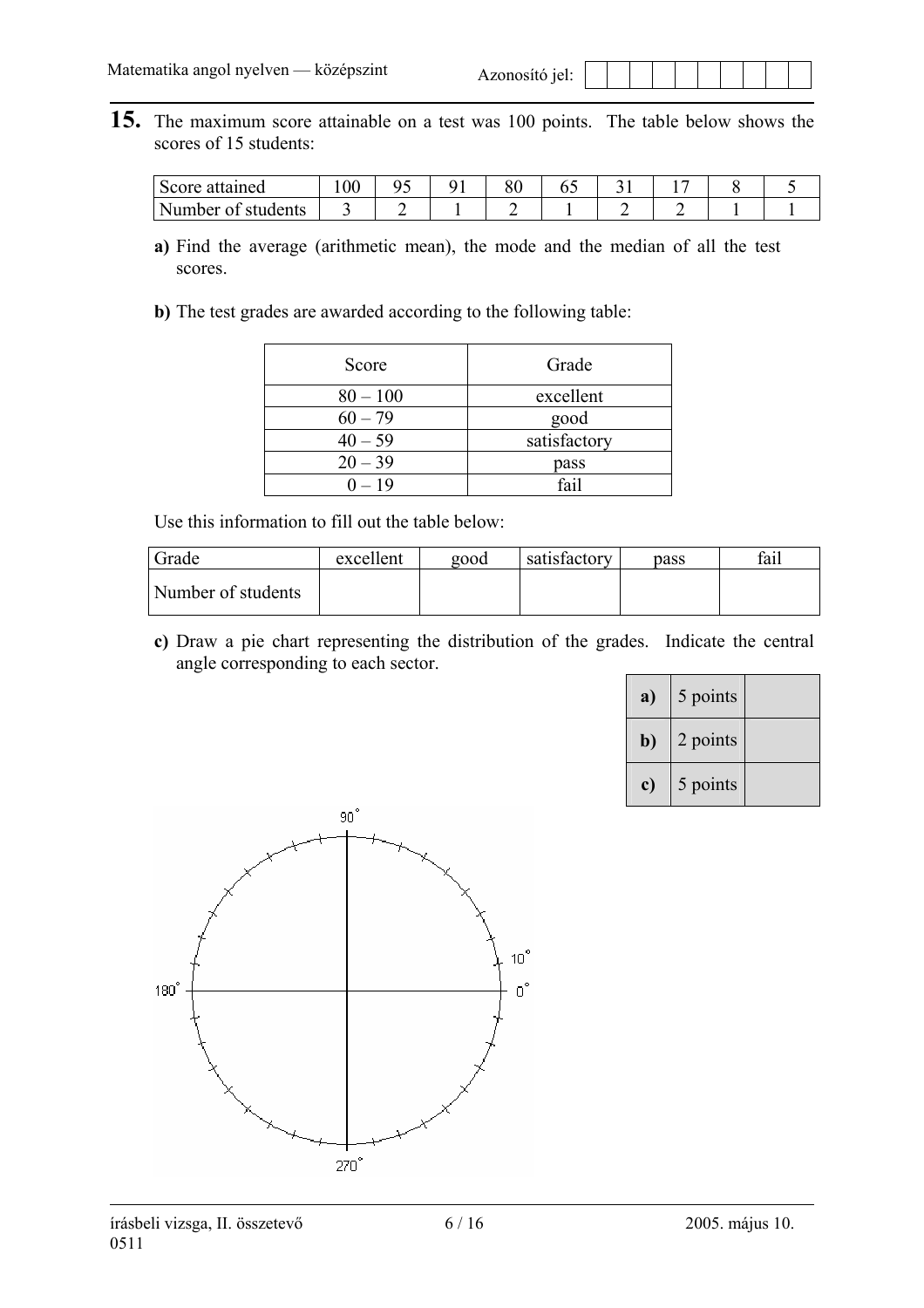| Matematika angol nyelven — középszint | Azonosító jel: |  |  |  |  |  |
|---------------------------------------|----------------|--|--|--|--|--|
|                                       |                |  |  |  |  |  |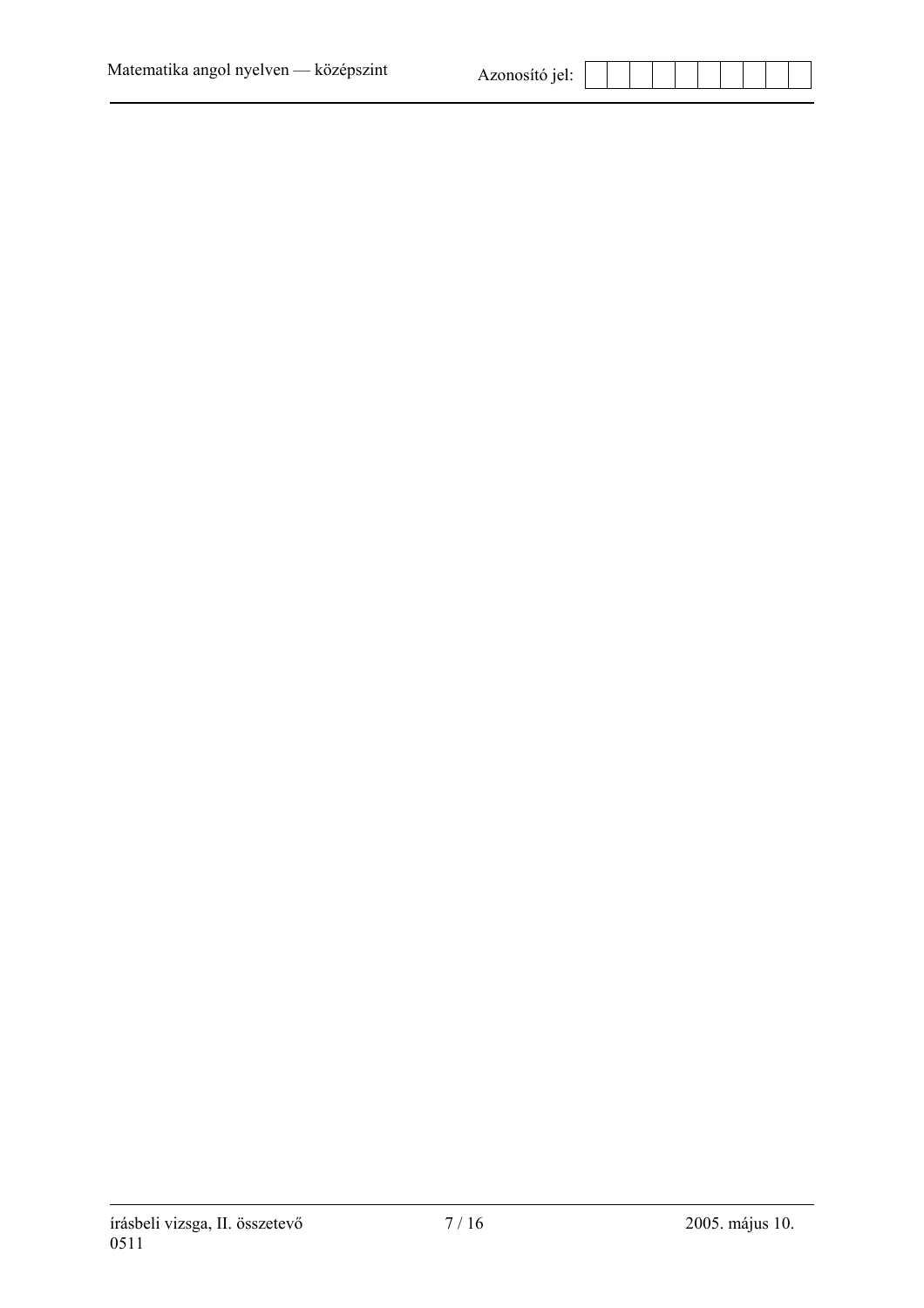#### **B**

#### **You are required to solve any two out of the problems 16 to 18. Write the number of the problem NOT selected in the blank square on page 2.**

- **16.** The diameter of the base of a right circular cone is equal to its slant height. The length of the altitude of the cone is  $5\sqrt{3}$  cm. Draw a sketch.
	- **a)** Calculate the surface area of the cone.
	- **b)** Calculate the volume of the cone.
	- **c)** What is the central angle of the lateral surface of the cone if it is unfolded and laid on a plane?

| a)            | 9 points |  |
|---------------|----------|--|
| b)            | 2 points |  |
| $\mathbf{c})$ | 6 points |  |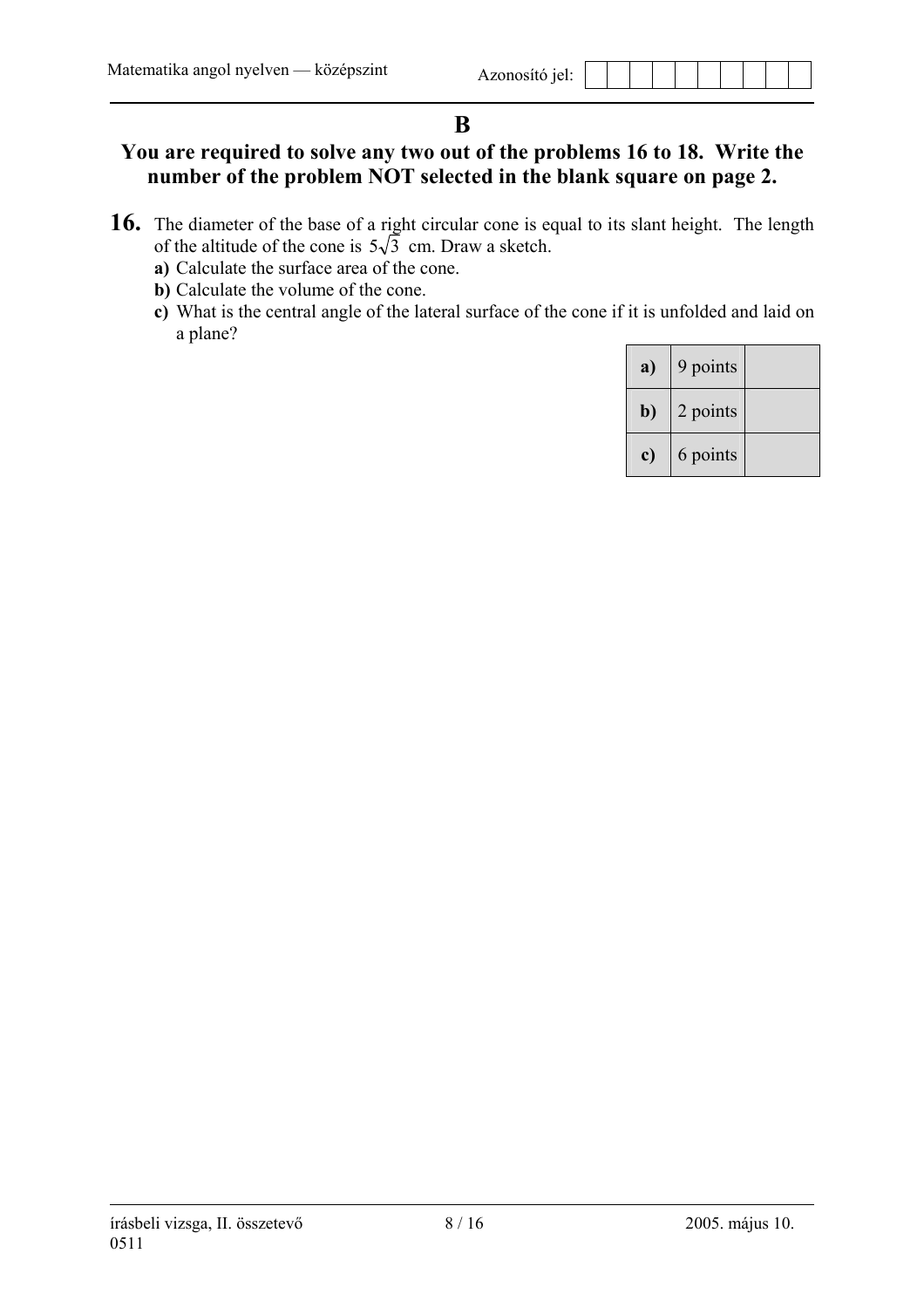| Matematika angol nyelven — középszint | Azonosító jel: |  |  |  |  |  |
|---------------------------------------|----------------|--|--|--|--|--|
|                                       |                |  |  |  |  |  |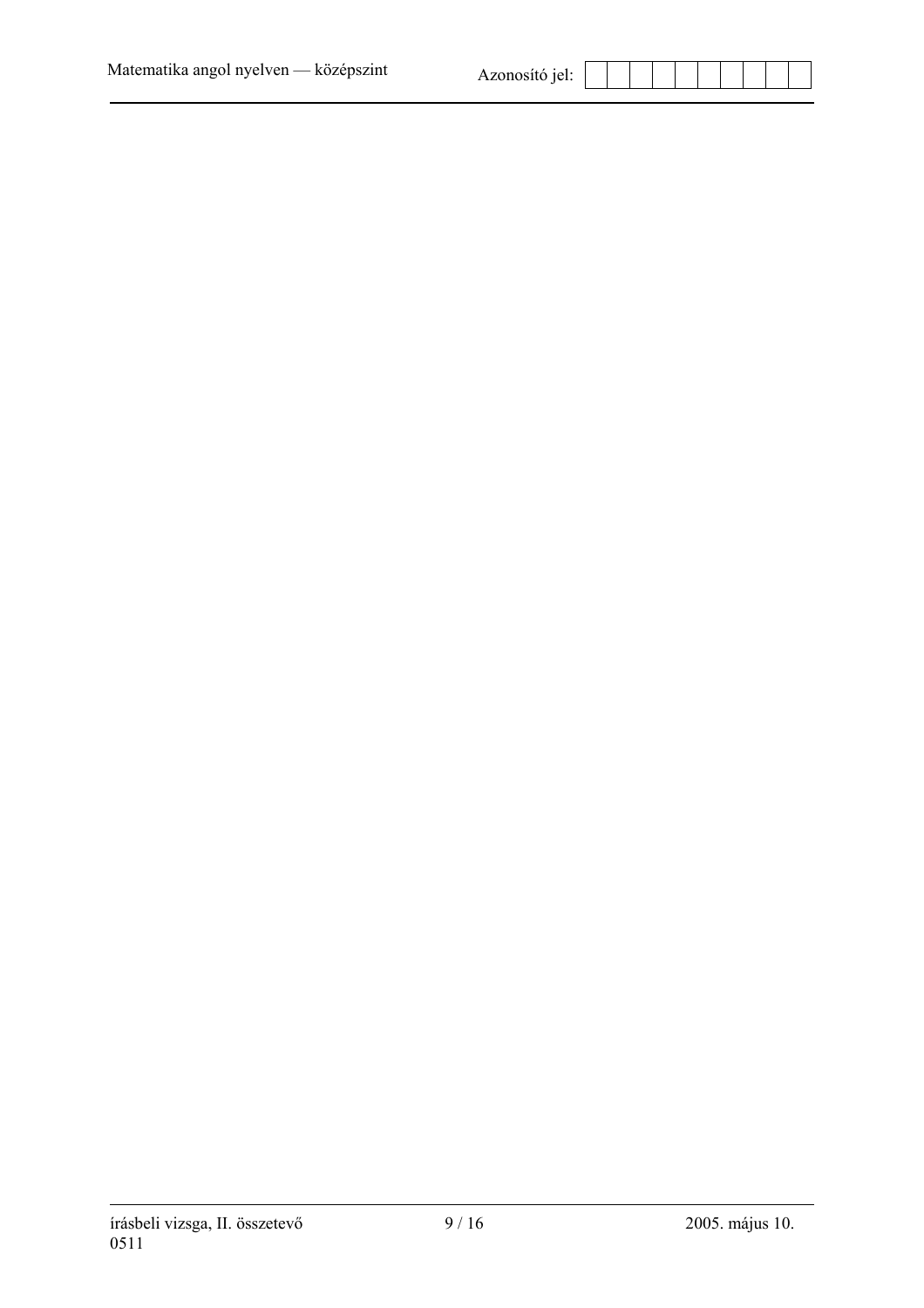#### **You are required to solve any two out of the problems 16 to 18. Write the number of the problem NOT selected in the blank square on page 2.**

- **17.** Anna and Zsuzsi both wanted to buy a certain magazine at the newsstand, but neither girl had enough money. Anna's money was 12% less than the price of the magazine, and Zsuzsi was short of one fifth of the price. So they decided to buy the magazine together. After the purchase they had 714 forints left altogether.
	- **a)** How much did the magazine cost, and how much money did each girl have (separately) before the purchase?
	- **b)** They want to divide the remaining 714 forints between them in a fair way, that is, in proportion to the amounts that they had before buying the magazine. What will be the share received by Anna and how much will Zsuzsi get?

| a) | 10 points |  |
|----|-----------|--|
| b) | 7 points  |  |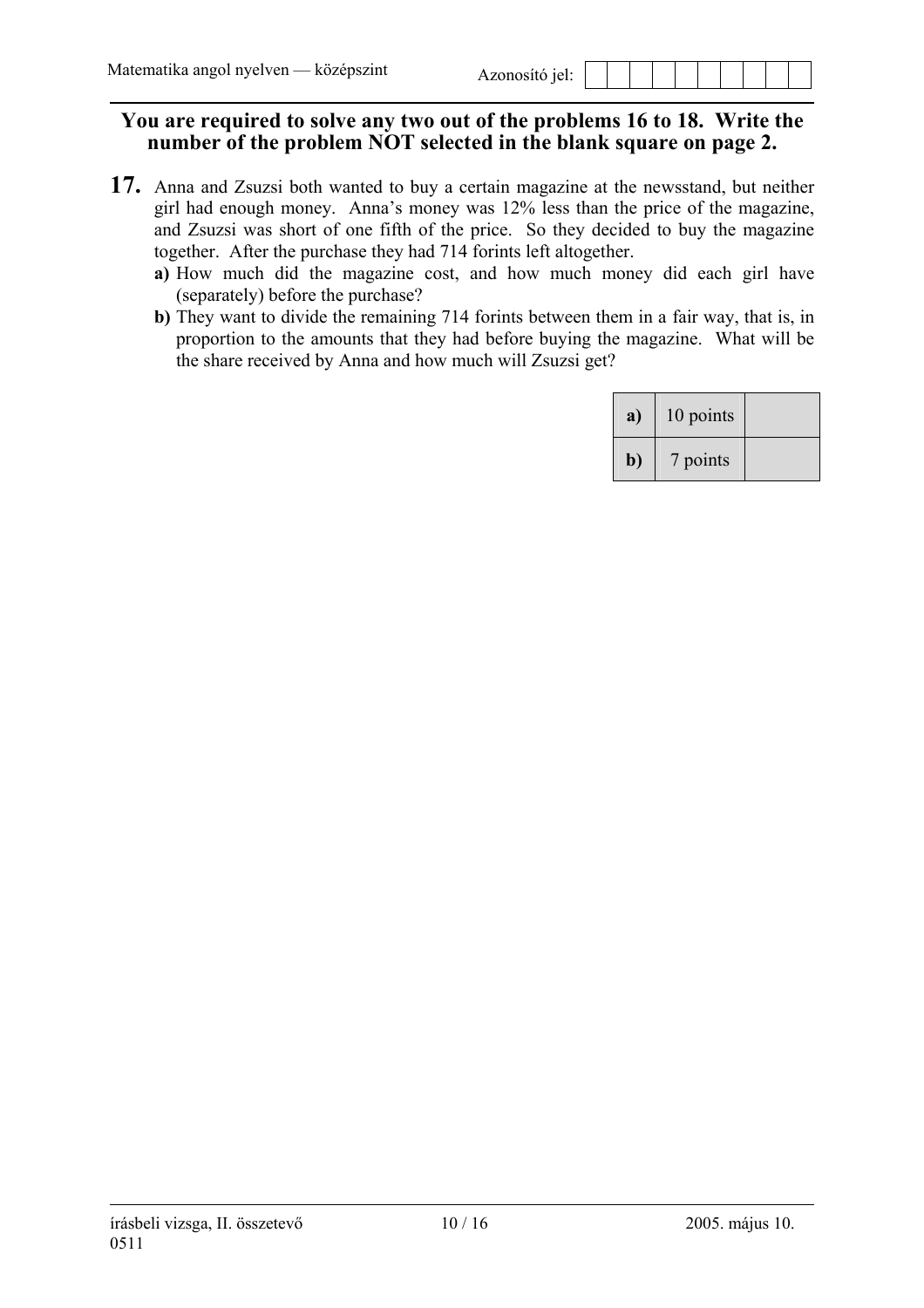| Matematika angol nyelven — középszint | Azonosító jel: |  |  |  |  |  |
|---------------------------------------|----------------|--|--|--|--|--|
|                                       |                |  |  |  |  |  |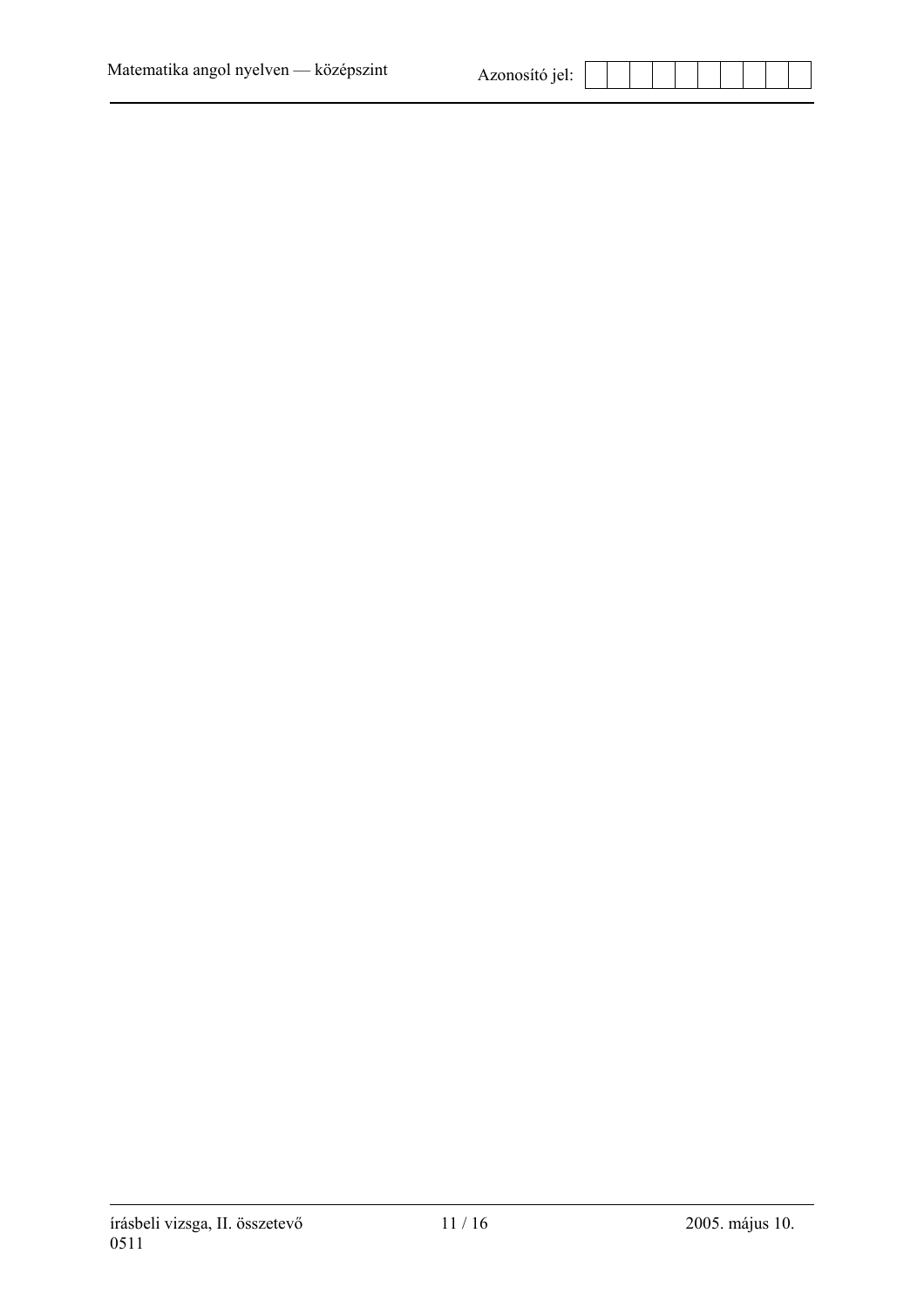#### **You are required to solve any two out of the problems 16 to 18. Write the number of the problem NOT selected in the blank square on page 2.**

**18.** A puzzle in a magazine showed two drawings that were almost the same, apart from 23 small differences. The task was to find those differences.

First Ádám and Tamás examined the drawings: Ádám found 11 differences, Tamás found 15, but there were only 7 differences that each of them noticed.

**a)** How many differences were there that neither of them noticed?

Then Enikő also started to count differences but she did not find all of them either. There were only 4 that all three of them found. When they compared their results, it turned out that out of the differences marked by Enikő six were also found by Ádám, and nine were also found by Tamás. They were happy to see that the three of them together had found all the differences.

**b**) Use the given information to fill out the following set diagram showing the number of differences found by each of them.



- **c)** Negate the following statement: *Enikő found all the differences.*
- **d)** What is the probability that a difference chosen at random was found by at least two of them?

| a) | 4 points |  |
|----|----------|--|
| b) | 7 points |  |
| c) | 2 points |  |
| d) | 4 points |  |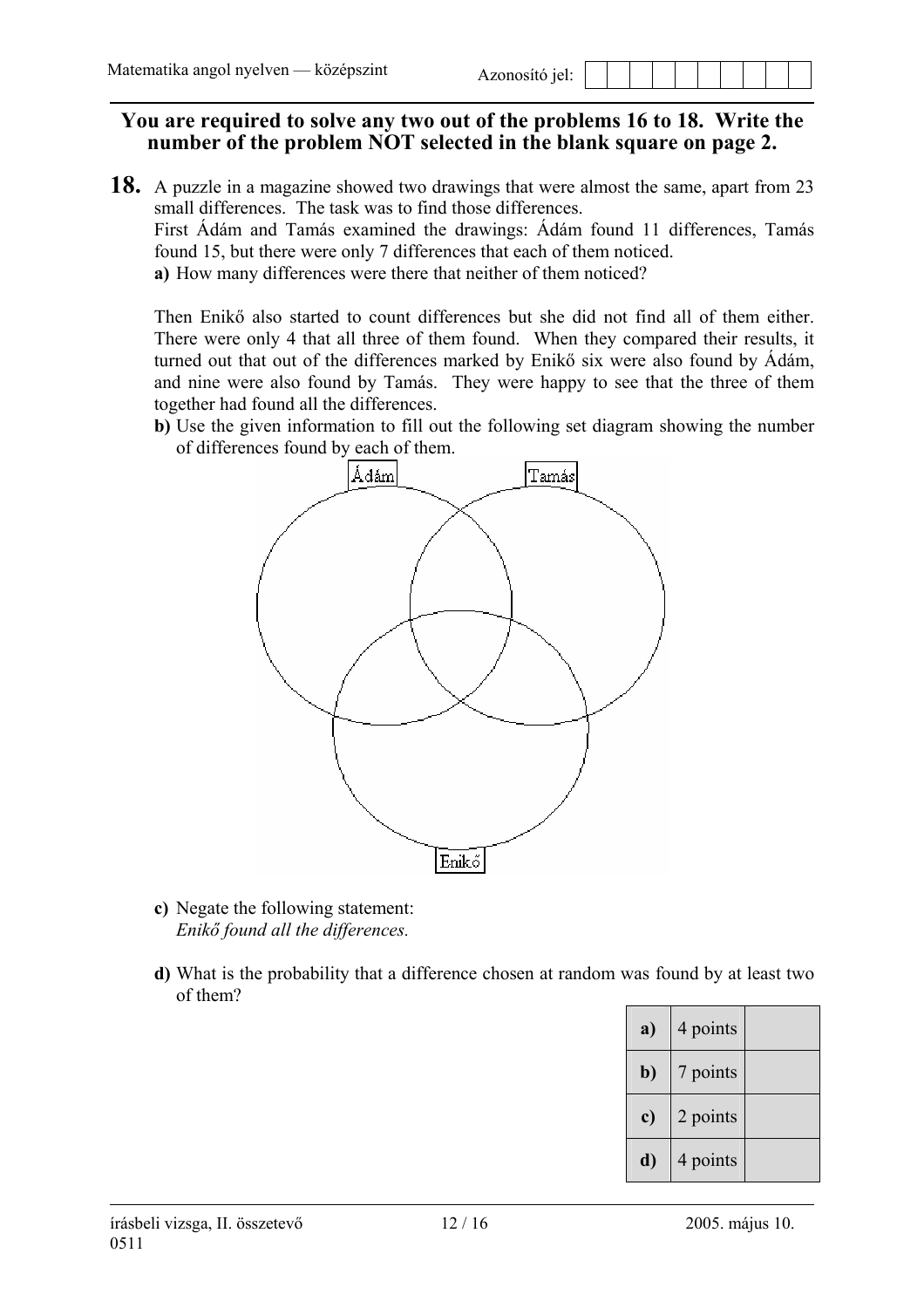| Matematika angol nyelven — középszint | Azonosító jel: |  |  |  |  |  |
|---------------------------------------|----------------|--|--|--|--|--|
|                                       |                |  |  |  |  |  |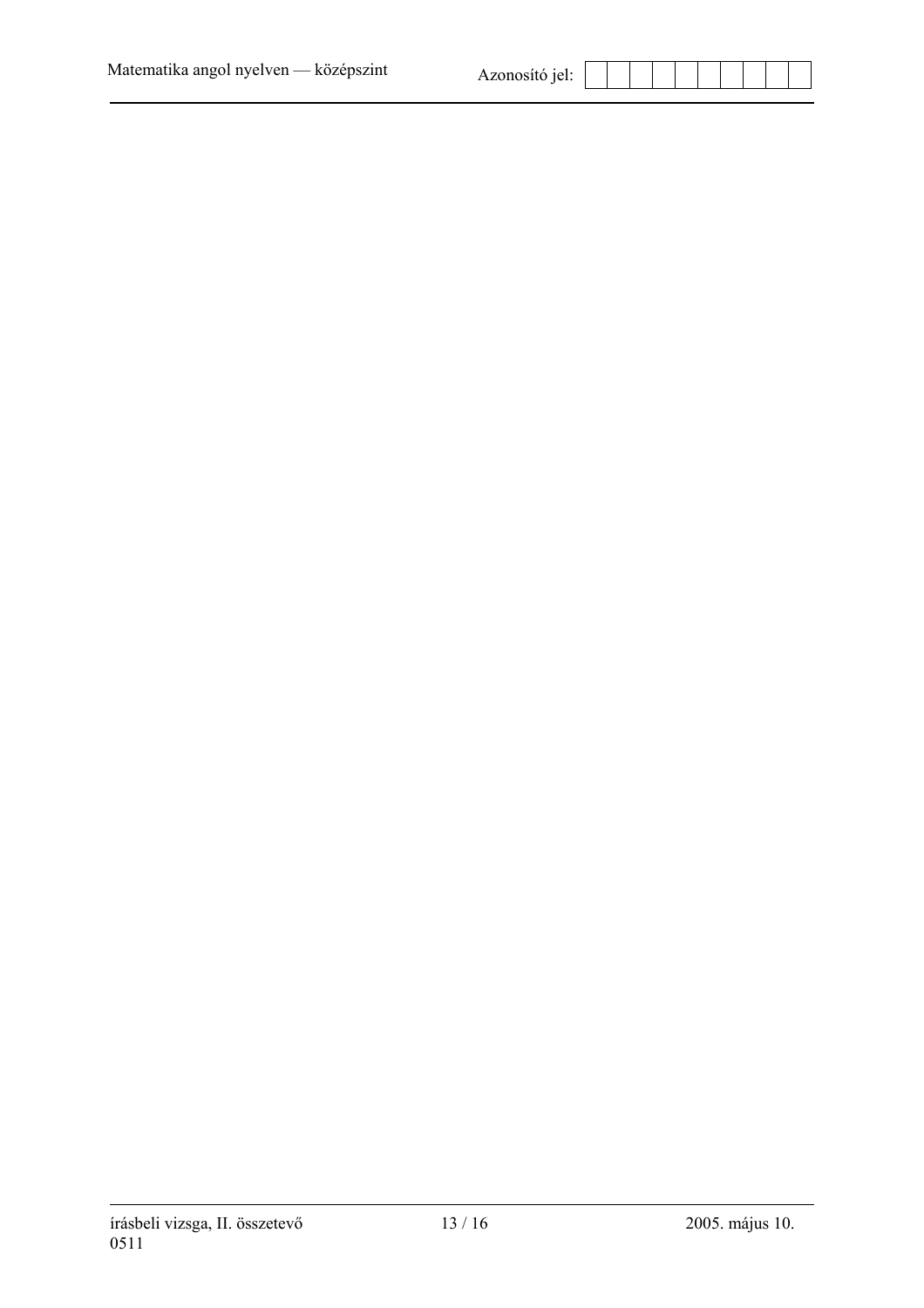| Matematika angol nyelven — középszint | Azonosító jel: |  |  |  |  |  |
|---------------------------------------|----------------|--|--|--|--|--|
|                                       |                |  |  |  |  |  |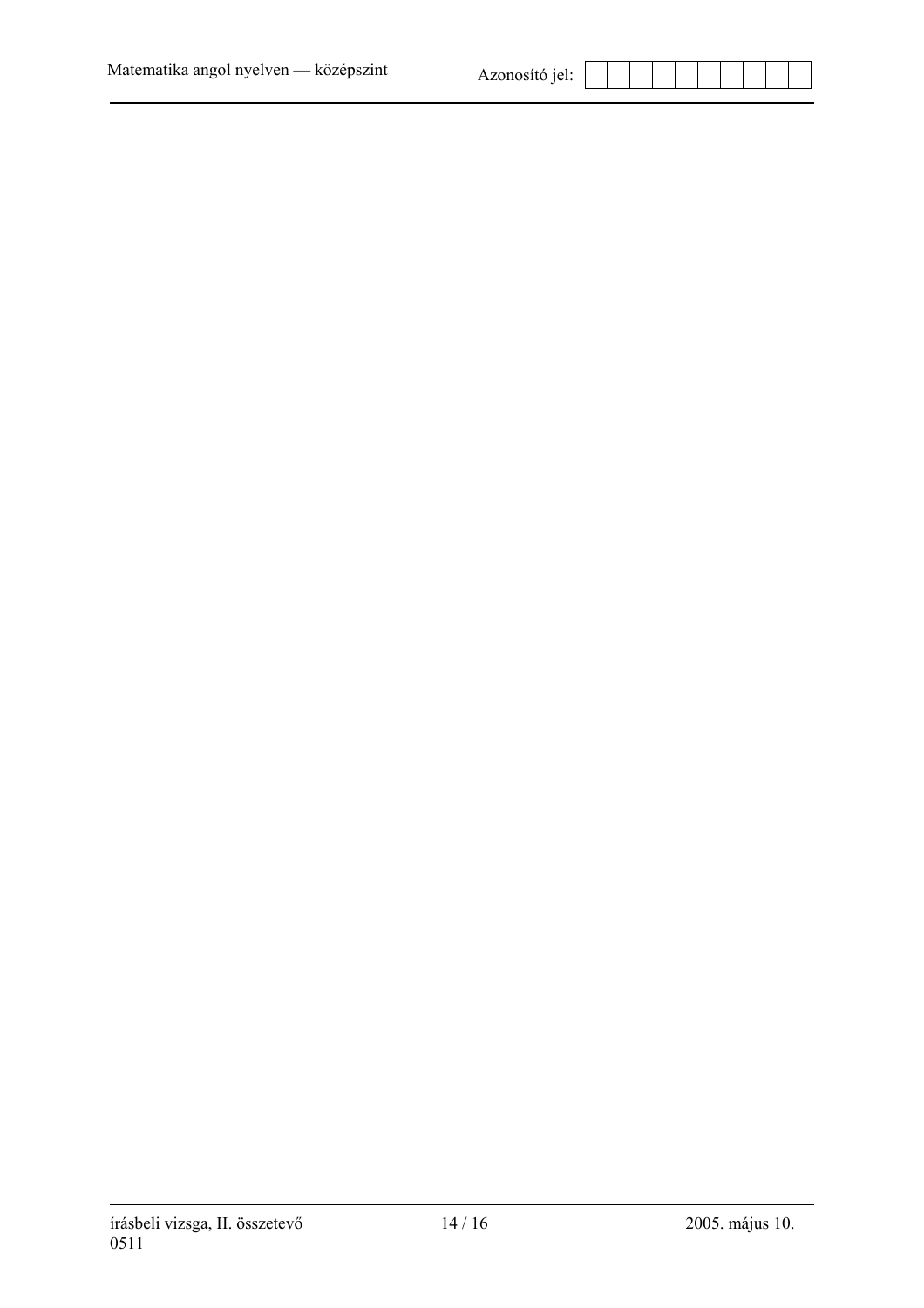| Matematika angol nyelven — középszint | Azonosító jel: |  |  |  |  |  |
|---------------------------------------|----------------|--|--|--|--|--|
|                                       |                |  |  |  |  |  |